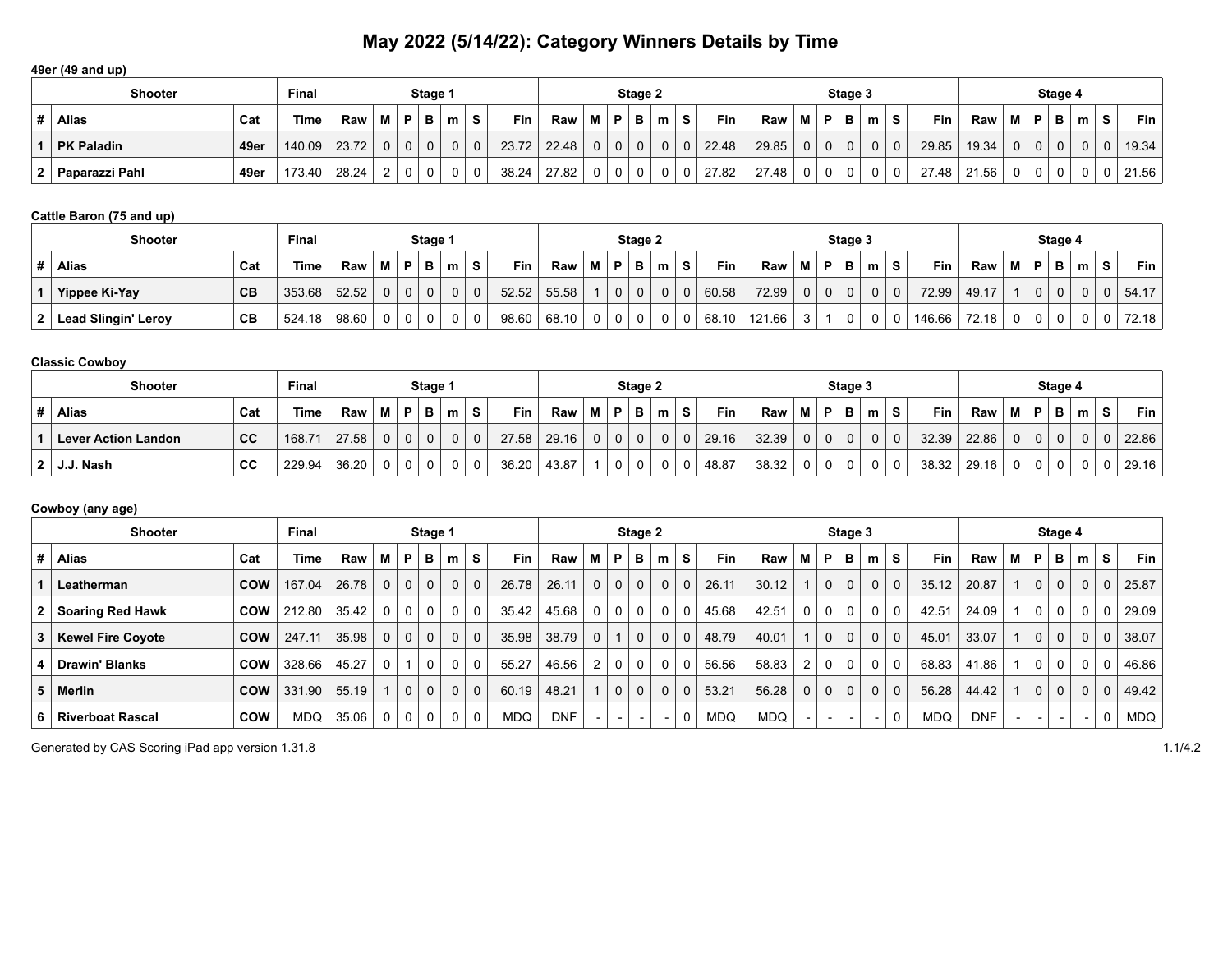### **49er (49 and up)**

|              | <b>Shooter</b>    |      |       |   |          | Stage 5 |   |   |            |       |   |          | Stage 6 |   |          |            |
|--------------|-------------------|------|-------|---|----------|---------|---|---|------------|-------|---|----------|---------|---|----------|------------|
| #            | <b>Alias</b>      | Cat  | Raw   | М | P        | В       | m | s | <b>Fin</b> | Raw   | М | P        | в       | m | S        | <b>Fin</b> |
|              | <b>PK Paladin</b> | 49er | 22.48 | 0 | $\Omega$ |         | 0 | 0 | 22.48      | 22.22 | 0 | $\Omega$ |         |   | $\Omega$ | 22.22      |
| $\mathbf{2}$ | Paparazzi Pahl    | 49er | 28.73 |   | 0        |         | 0 | 0 | 33.73      | 24.57 | 0 |          |         |   | 0        | 24.57      |

# **Cattle Baron (75 and up)**

|   | <b>Shooter</b>             |     |       |   |          | Stage 5  |          |             |       |       |   |          | Stage 6 |   |          |       |
|---|----------------------------|-----|-------|---|----------|----------|----------|-------------|-------|-------|---|----------|---------|---|----------|-------|
| # | <b>Alias</b>               | Cat | Raw   | м | P        | в        | m        | S           | Fin   | Raw   | м | P        | в       | m | S        | Fin   |
|   | Yippee Ki-Yay              | CB  | 57.44 | 0 | $\Omega$ | $\Omega$ | $\Omega$ | $\mathbf 0$ | 57.44 | 50.98 |   | 0        | 0       | 0 | $\Omega$ | 55.98 |
| 2 | <b>Lead Slingin' Leroy</b> | CВ  | 63.18 | и | 0        |          | 0        | 0           | 68.18 | 70.46 | 0 | $\Omega$ | 0       | 0 |          | 70.46 |

#### **Classic Cowboy**

|   | <b>Shooter</b>             |     |       |   |    | Stage 5 |   |             |       |       |          |   | Stage 6 |   |          |       |
|---|----------------------------|-----|-------|---|----|---------|---|-------------|-------|-------|----------|---|---------|---|----------|-------|
| # | <b>Alias</b>               | Cat | Raw   | M | P. | в       | m | s           | Fin   | Raw   | М        | P | в       | m | S        | Fin   |
|   | <b>Lever Action Landon</b> | cc  | 30.37 | 0 | 0  | 0       | 0 | $\mathbf 0$ | 30.37 | 26.35 | $\Omega$ |   |         | 0 | $\Omega$ | 26.35 |
|   | J.J. Nash                  | СC  | 36.26 |   |    |         | 0 | 0           | 41.26 | 36.13 | $\Omega$ |   |         |   |          | 36.13 |

# **Cowboy (any age)**

|              | <b>Shooter</b>           |            |            |                          |                          | Stage 5  |                 |          |            |            |          |          | Stage 6                  |          |          |            |
|--------------|--------------------------|------------|------------|--------------------------|--------------------------|----------|-----------------|----------|------------|------------|----------|----------|--------------------------|----------|----------|------------|
| #            | Alias                    | Cat        | Raw        | М                        | P                        | B        | m               | S        | <b>Fin</b> | Raw        | м        | P        | в                        | m        | S        | <b>Fin</b> |
| 1            | Leatherman               | COW        | 23.53      | 1                        | $\Omega$                 | $\Omega$ | $\Omega$        | $\Omega$ | 28.53      | 24.63      | $\Omega$ | $\Omega$ | $\Omega$                 | $\Omega$ | $\Omega$ | 24.63      |
| $\mathbf{2}$ | <b>Soaring Red Hawk</b>  | <b>COW</b> | 28.52      | $\Omega$                 | $\Omega$                 | $\Omega$ | $\Omega$        | $\Omega$ | 28.52      | 31.58      | 0        | $\Omega$ | $\mathbf{0}$             | $\Omega$ | $\Omega$ | 31.58      |
| 3            | <b>Kewel Fire Coyote</b> | COW        | 39.35      | $\Omega$                 | $\Omega$                 | $\Omega$ | $\Omega$        | $\Omega$ | 39.35      | 39.91      | $\Omega$ | $\Omega$ | $\Omega$                 | 0        | $\Omega$ | 39.91      |
| 4            | <b>Drawin' Blanks</b>    | <b>COW</b> | 38.81      | $\mathbf{0}$             | $\Omega$                 | $\Omega$ | $\Omega$        | $\Omega$ | 38.81      | 62.33      | 0        | $\Omega$ | $\Omega$                 | $\Omega$ | $\Omega$ | 62.33      |
| 5            | <b>Merlin</b>            | COW        | 59.14      | 1                        | $\Omega$                 | $\Omega$ | $\Omega$        | $\Omega$ | 64.14      | 48.66      | $\Omega$ | $\Omega$ | $\Omega$                 | $\Omega$ | $\Omega$ | 48.66      |
| 6            | <b>Riverboat Rascal</b>  | <b>COW</b> | <b>DNF</b> | $\overline{\phantom{0}}$ | $\overline{\phantom{0}}$ | ۰        | $\qquad \qquad$ | 0        | <b>MDQ</b> | <b>DNF</b> | -        | -        | $\overline{\phantom{0}}$ | -        | 0        | <b>MDQ</b> |

Generated by CAS Scoring iPad app version 1.31.8 1.2/4.2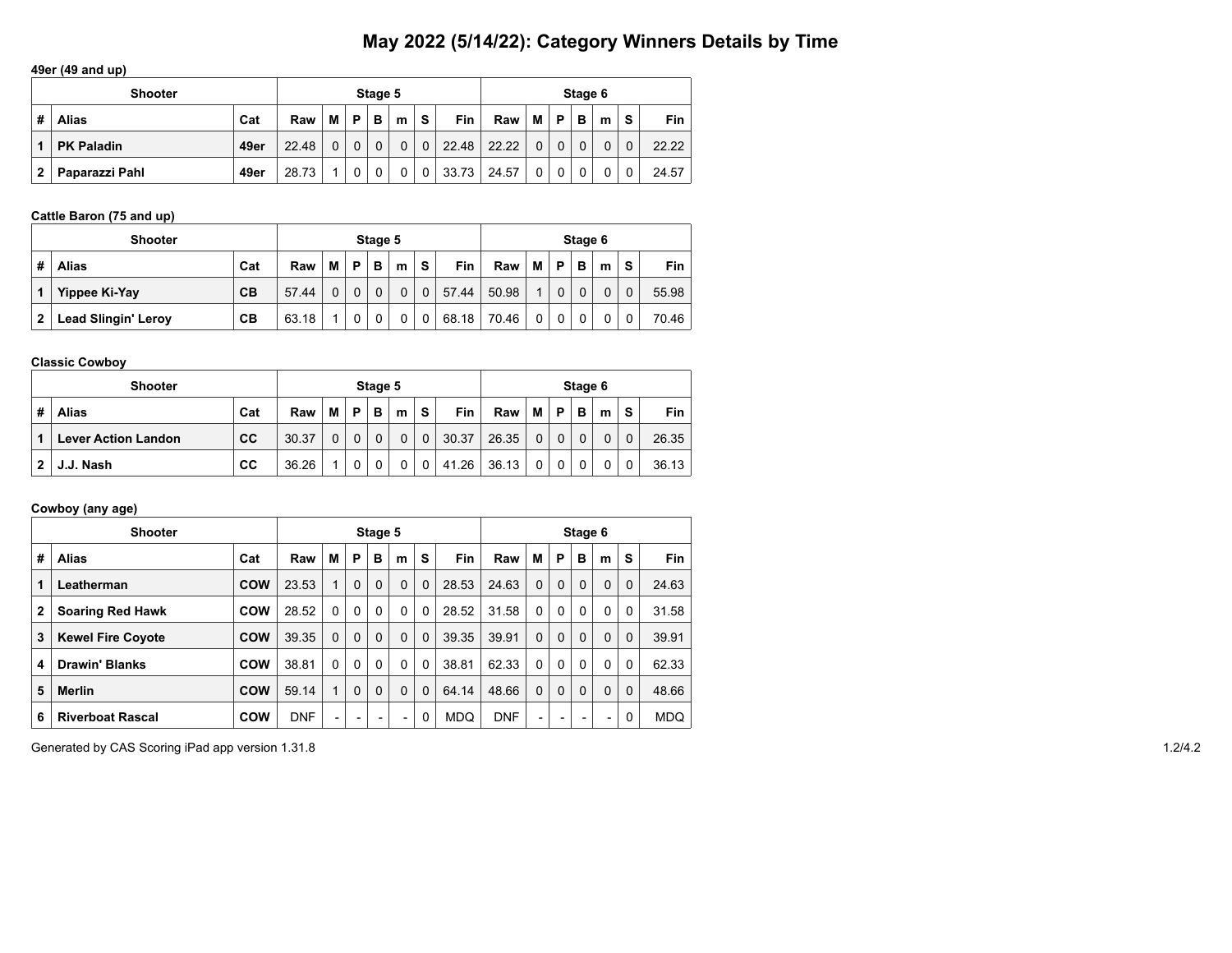# **Cowgirl (any age)**

| <b>Shooter</b>                   |           | <b>Final</b>   |        |                |                | Stage 1      |   |             |       |       |     |                | Stage 2 |   |          |            |       |                |                | Stage 3        |    |             |            |       |                |              | Stage 4      |                |   |             |
|----------------------------------|-----------|----------------|--------|----------------|----------------|--------------|---|-------------|-------|-------|-----|----------------|---------|---|----------|------------|-------|----------------|----------------|----------------|----|-------------|------------|-------|----------------|--------------|--------------|----------------|---|-------------|
| <b>Alias</b>                     | Cat       | Time           | Raw    | M P            |                | B            | m | S.          | Fin.  | Raw   | M I | P.             | в       | m | s        | <b>Fin</b> | Raw   |                | ∣ p            | в              | m. | S.          | <b>Fin</b> | Raw   |                | P            | в            | m              | s | Fin $\vert$ |
| <b>Sassy Southpaw Sweetheart</b> | <b>CG</b> | 189.53         | 125.52 | 0 <sup>1</sup> | $\overline{0}$ | $\mathbf{0}$ |   | $\mathbf 0$ | 25.52 | 28.93 |     | 0 <sup>1</sup> |         |   | $\Omega$ | 33.93      | 37.63 | 0 <sup>1</sup> | 0 <sup>1</sup> | $\overline{0}$ |    | $\Omega$    | 37.63      | 22.87 | 0 <sup>1</sup> | $\mathbf{0}$ | $\mathbf{0}$ | 0 <sub>1</sub> |   | 0   22.87   |
| <b>Rhinestone Beauty</b>         | CG        | 510.30   64.52 |        |                | $\overline{0}$ | 0            |   | 0           | 84.52 | 62.02 |     | 0 <sup>1</sup> |         |   | 0        | 77.02      | 72.03 | 3              | 0 <sup>1</sup> | $\Omega$       |    | $\mathbf 0$ | 87.03      | 68.35 |                |              | 0            | $\Omega$       |   | 98.35       |

#### **Duelist**

| <b>Shooter</b> |     | Final  |       |          |             | Stage 1 |   |          |            |       |          |   | Stage 2 |   |       |       |                |   | Stage 3  |   |   |       |       |   |          | Stage 4 |   |    |       |
|----------------|-----|--------|-------|----------|-------------|---------|---|----------|------------|-------|----------|---|---------|---|-------|-------|----------------|---|----------|---|---|-------|-------|---|----------|---------|---|----|-------|
| <b>Alias</b>   | Cat | Time   | Raw   | M        |             | D.      | m | s        | <b>Fin</b> | Raw   |          | D |         | m | Fin   | Raw   | M              | D | в        | m | s | Fin   | Raw   | м | . D. .   | - -     | m | S. | Fin   |
| La Porte Lefty |     | 172.24 | 29.39 | $\Omega$ | $\mathbf 0$ | 0       |   | $\Omega$ | 29.39      | 28.14 | $\Omega$ |   |         |   | 28.14 | 35.39 | 0 <sup>1</sup> |   | $\Omega$ |   | 0 | 35.39 | 26.07 | 0 | $\Omega$ |         |   |    | 26.07 |

# **El Patron (80 and up)**

| <b>Shooter</b> |           | Final  |       |              |        | Stage 1  |   |    |       |       |          |   | Stage 2  |   |             |            |       |   |   | Stage 3 |   |   |       |       |                |          | Stage 4 |   |   |       |
|----------------|-----------|--------|-------|--------------|--------|----------|---|----|-------|-------|----------|---|----------|---|-------------|------------|-------|---|---|---------|---|---|-------|-------|----------------|----------|---------|---|---|-------|
| <b>Alias</b>   | Cat       | Γime   | Raw   | М            | P      | в        | m | s  | Fin   | Raw   | M i      | D | в        | m | S           | <b>Fin</b> | Raw   | М | P |         | m | s | Fin   | Raw   | М              | D        | в       | m | s | Fin   |
| No Name        | <b>GP</b> | 263.50 | 49.70 | <sup>n</sup> | $\sim$ | $\Omega$ | 0 | ັບ | 59.70 | 39.66 | $\Omega$ | 0 | $\Omega$ | U | $\mathbf 0$ | 39.66      | 46.92 |   |   | 0       | 0 |   | 51.92 | 31.03 | 0 <sup>1</sup> | $\Omega$ | 0       |   |   | 31.03 |

# **Elder Statesman (70 and up)**

|    | <b>Final</b><br><b>Shooter</b><br>Stage 1 |           |        |       |             |                |                |              |             |            |       |              |                | Stage 2        |             |             |       |       |                |                | Stage 3      |                |             |       |       |                |             | Stage 4        |                |                |       |
|----|-------------------------------------------|-----------|--------|-------|-------------|----------------|----------------|--------------|-------------|------------|-------|--------------|----------------|----------------|-------------|-------------|-------|-------|----------------|----------------|--------------|----------------|-------------|-------|-------|----------------|-------------|----------------|----------------|----------------|-------|
|    | Alias                                     | Cat       | Time   | Raw   | м           | P              | в              | m            | S.          | <b>Fin</b> | Raw   | м            | P              | в              | m           | s           | Fin   | Raw   | М              | P              | в            | m              | s           | Fin   | Raw   | M I            | P           | в              | m              | S.             | Fin   |
|    | <b>Count Em Cody</b>                      | <b>ES</b> | 186.76 | 29.48 | $\mathbf 0$ | 0 <sup>1</sup> | $\mathbf 0$    | $\mathbf{0}$ | $\mathbf 0$ | 29.48      | 32.46 | $\mathbf{0}$ | 0 <sup>1</sup> | $\mathbf{0}$   | 0           | $\mathbf 0$ | 32.46 | 38.29 | 0 <sup>1</sup> | $\overline{0}$ | $\mathbf{0}$ | 0 <sup>1</sup> | $\mathbf 0$ | 38.29 | 23.78 | 0 <sup>1</sup> | $\mathbf 0$ | 0              | $\overline{0}$ | 0 <sup>1</sup> | 23.78 |
| 2  | ∣ Broke Knee Dan                          | ES        | 195.14 | 29.50 | $\Omega$    | $\overline{0}$ | $\overline{0}$ | 0            | 0           | 29.50      | 37.74 |              | $\Omega$       | $\Omega$       | 0           | 0           | 42.74 | 38.14 | 0 <sup>1</sup> | $\mathbf{0}$   | $\mathbf 0$  | 0 <sup>1</sup> | $\Omega$    | 38.14 | 24.37 | 0 <sup>1</sup> | $\Omega$    | 0              | 0              | $\Omega$       | 24.37 |
|    | <b>Broke N West</b>                       | <b>ES</b> | 210.22 | 30.89 | $\Omega$    | 0 <sup>1</sup> | $\mathbf 0$    | $\mathbf{0}$ | $\mathbf 0$ | 30.89      | 34.85 | $\mathbf{0}$ | 0 <sup>1</sup> | 0 <sub>1</sub> | 0           | $\mathbf 0$ | 34.85 | 39.83 | 0 <sup>1</sup> | $\mathbf{0}$   | $\mathbf{0}$ | $\mathbf{0}$   | $\Omega$    | 39.83 | 26.58 | 0 <sup>1</sup> | $\mathbf 0$ | 0 <sup>1</sup> | $\overline{0}$ | 0 <sup>1</sup> | 26.58 |
|    | Deathwind                                 | ES        | 237.25 | 35.89 |             | $\mathbf{0}$   | $\mathbf 0$    | $\mathbf 0$  | 0           | 40.89      | 38.98 | $\mathbf{0}$ | $\overline{0}$ | $\mathbf 0$    | 0           | 0           | 38.98 | 45.91 |                | $\mathbf 0$    | $\mathbf{0}$ | 0 <sup>1</sup> | $\Omega$    | 50.91 | 26.82 | 0 <sup>1</sup> | 0           | 0              | $\mathbf{0}$   | $\Omega$       | 26.82 |
| 5. | Garland Ratz                              | <b>ES</b> | 382.44 | 53.32 | $\Omega$    | 0 <sup>1</sup> | $\mathbf 0$    |              | $\mathbf 0$ | 63.32      | 59.52 | $\mathbf 0$  | 0 <sup>1</sup> | $\mathbf{0}$   | $\mathbf 0$ | $\mathbf 0$ | 59.52 | 51.66 | 0 <sup>1</sup> |                | $\mathbf{0}$ | 0 <sup>1</sup> | $\Omega$    | 61.66 | 42.08 | 1 <sup>1</sup> | $\mathbf 0$ | 0 <sup>1</sup> | $\overline{0}$ | $\Omega$       | 47.08 |
| 6. | Colonel Doc                               | ES        | 459.85 | 98.37 | $\Omega$    |                | 0              | $\Omega$     |             | 108.37     | 65.97 | 0            | $\Omega$       | $\Omega$       | 0           | $\Omega$    | 65.97 | 89.66 | 0 <sup>1</sup> | $\mathbf 0$    | $\Omega$     | $\Omega$       | 0           | 89.66 | 54.36 | 0 <sup>1</sup> | 0           | 0              | 0              | 0              | 54.36 |

#### **Elder Statesman Duelist (70 and up)**

| <b>Shooter</b>        | Final  |       |   |          | Stage 1  |   |             |       |       |    |    | Stage 2  |   |             |       |       |   |   | Stage 3 |   |                          |       |       |                |          | Stage 4 |   |    |         |
|-----------------------|--------|-------|---|----------|----------|---|-------------|-------|-------|----|----|----------|---|-------------|-------|-------|---|---|---------|---|--------------------------|-------|-------|----------------|----------|---------|---|----|---------|
| <b>Alias</b><br>Cat   | Time   | Raw   | M | P        | в        | m | <b>S</b>    | Fin   | Raw   | M  | D. | в        | m | S           | Fin   | Raw   | M | D |         | m | $\overline{\phantom{a}}$ | Fin   | Raw   |                | D        | Ð       | m | S. | Fin $ $ |
| <b>ESD</b><br>Woodfox | 250.01 | 35.85 |   | $\Omega$ | $\Omega$ |   | $\mathbf 0$ | 35.85 | 38.82 | υ. | 0  | $\Omega$ | 0 | $\mathbf 0$ | 38.82 | 53.39 | 0 |   |         |   | $\Omega$                 | 53.39 | 32.20 | 0 <sup>1</sup> | $\Omega$ | n       |   | 0  | 32.20   |

Generated by CAS Scoring iPad app version 1.31.8 2.1/4.2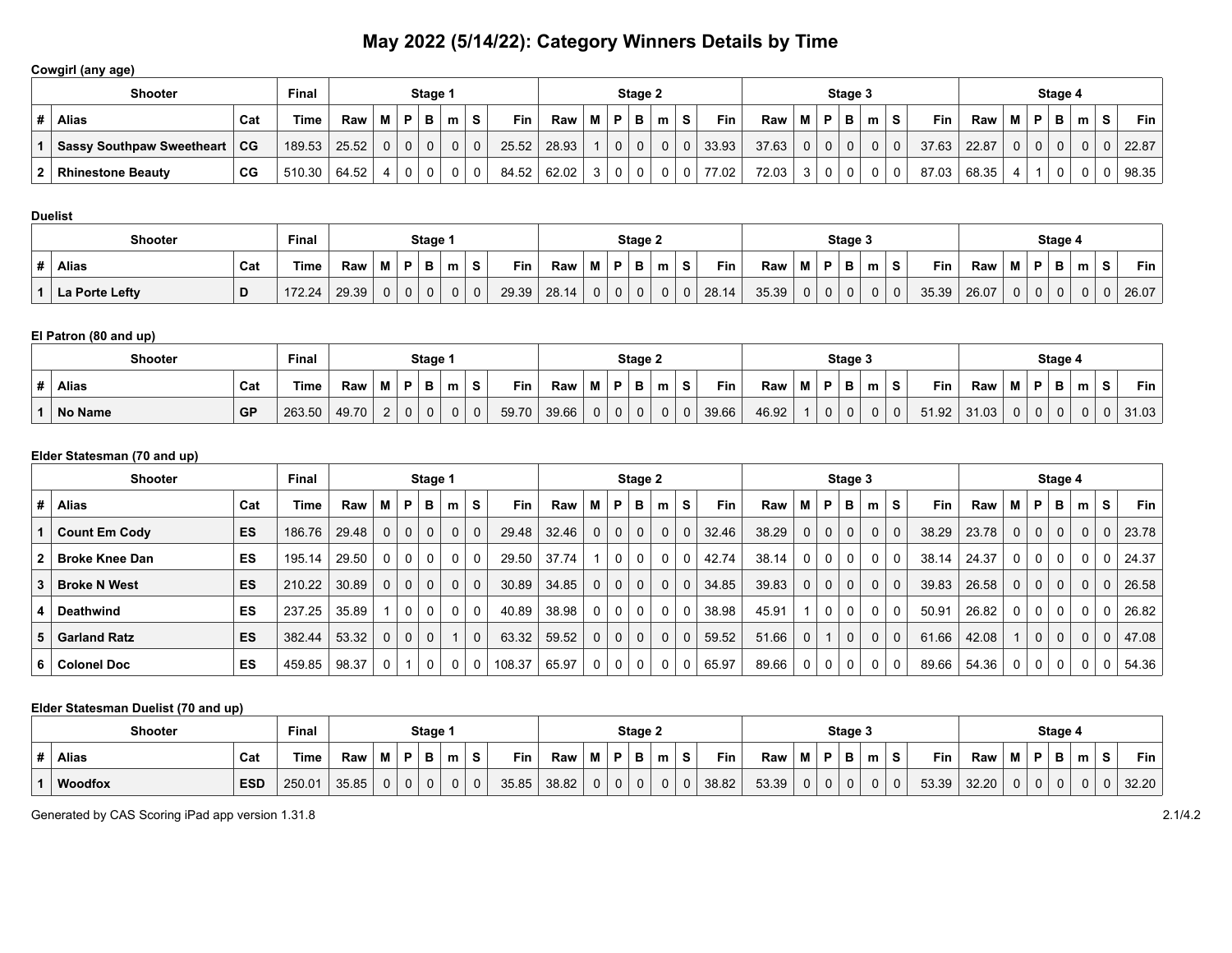# **Cowgirl (any age)**

|   | <b>Shooter</b>            |     |       |   |          | Stage 5 |   |              |       |       |   |   | Stage 6 |   |    |            |
|---|---------------------------|-----|-------|---|----------|---------|---|--------------|-------|-------|---|---|---------|---|----|------------|
| # | Alias                     | Cat | Raw   | М | Þ        | В       | m | S.           | Fin   | Raw   | M | P | B       | m | S. | <b>Fin</b> |
|   | Sassy Southpaw Sweetheart | ∣CG | 32.28 |   | $\Omega$ |         | 0 | $\Omega$     | 32.28 | 32.30 |   | 0 |         |   | 0  | 37.30      |
| 2 | <b>Rhinestone Beauty</b>  | CG  | 60.06 | 5 | $\Omega$ |         | 0 | $\mathbf{0}$ | 85.06 | 63.32 | 3 | 0 |         |   |    | 78.32      |

#### **Duelist**

|   | <b>Shooter</b> |     |       |   |          | Stage 5 |   |                |       |       |              |          | Stage 6 |   |   |       |
|---|----------------|-----|-------|---|----------|---------|---|----------------|-------|-------|--------------|----------|---------|---|---|-------|
| # | <b>Alias</b>   | Cat | Raw   | М | D        | B.      | m | -S             | Fin   | Raw   | М            | P.       | в       | m | S | Fin   |
|   | La Porte Lefty | D   | 26.68 | 0 | $\Omega$ |         | 0 | 0 <sup>1</sup> | 26.68 | 26.57 | $\mathbf{0}$ | $\Omega$ |         | 0 | 0 | 26.57 |

#### **El Patron (80 and up)**

|   | <b>Shooter</b> |           |       |   |          | Stage 5  |   |   |       |       |          |   | Stage 6 |   |          |       |
|---|----------------|-----------|-------|---|----------|----------|---|---|-------|-------|----------|---|---------|---|----------|-------|
| # | <b>Alias</b>   | Cat       | Raw   | M | P        | в        | m | s | Fin   | Raw   | м        | Ð | в       | m | <b>s</b> | Fin   |
|   | No Name        | <b>GP</b> | 40.37 | 0 | $\Omega$ | $\Omega$ | 0 | 0 | 40.37 | 40.82 | $\Omega$ |   |         | 0 |          | 40.82 |

### **Elder Statesman (70 and up)**

|              | <b>Shooter</b>        |     |       |          |          | Stage 5  |          |             |       |       |              |   | Stage 6  |          |          |       |
|--------------|-----------------------|-----|-------|----------|----------|----------|----------|-------------|-------|-------|--------------|---|----------|----------|----------|-------|
| #            | <b>Alias</b>          | Cat | Raw   | М        | P        | B        | m        | S           | Fin   | Raw   | M            | P | B        | m        | S        | Fin   |
| $\mathbf{1}$ | <b>Count Em Cody</b>  | ES  | 31.57 | $\Omega$ | $\Omega$ | $\Omega$ | 0        | 0           | 31.57 | 31.18 | $\Omega$     | 0 | $\Omega$ | $\Omega$ | $\Omega$ | 31.18 |
| $\mathbf{2}$ | <b>Broke Knee Dan</b> | ES  | 28.21 | $\Omega$ | $\Omega$ | $\Omega$ | 0        | 0           | 28.21 | 32.18 | $\mathbf{0}$ | 0 | $\Omega$ | $\Omega$ | $\Omega$ | 32.18 |
| 3            | <b>Broke N West</b>   | ES  | 37.40 | 1        | $\Omega$ | $\Omega$ | 0        | $\Omega$    | 42.40 | 35.67 | $\Omega$     | 0 | $\Omega$ | $\Omega$ | $\Omega$ | 35.67 |
| 4            | <b>Deathwind</b>      | ES  | 36.18 | 1        | $\Omega$ | $\Omega$ | $\Omega$ | 0           | 41.18 | 33.47 | $\mathbf{1}$ | 0 | $\Omega$ | 0        | $\Omega$ | 38.47 |
| 5            | <b>Garland Ratz</b>   | ES  | 48.05 | 8        | $\Omega$ | $\Omega$ | $\Omega$ | $\mathbf 0$ | 88.05 | 57.81 | 1            | 0 | $\Omega$ | $\Omega$ | $\Omega$ | 62.81 |
| 6            | <b>Colonel Doc</b>    | ES  | 60.95 | 0        | $\Omega$ | 0        | 0        | 0           | 60.95 | 80.54 | $\Omega$     | 0 | $\Omega$ | 0        | 0        | 80.54 |

#### **Elder Statesman Duelist (70 and up)**

| <b>Shooter</b>    |            |       |   |    | Stage 5 |   |   |            |       |          |   | Stage 6     |   |   |       |
|-------------------|------------|-------|---|----|---------|---|---|------------|-------|----------|---|-------------|---|---|-------|
| #<br><b>Alias</b> | Cat        | Raw   | M | D. | В       | m | s | <b>Fin</b> | Raw   | M        | P | B           | m | S | Fin   |
| <b>Woodfox</b>    | <b>ESD</b> | 35.90 |   | 0  |         | 0 | 0 | 40.90      | 48.85 | $\Omega$ |   | $\mathbf 0$ | 0 |   | 48.85 |

Generated by CAS Scoring iPad app version 1.31.8 2.2/4.2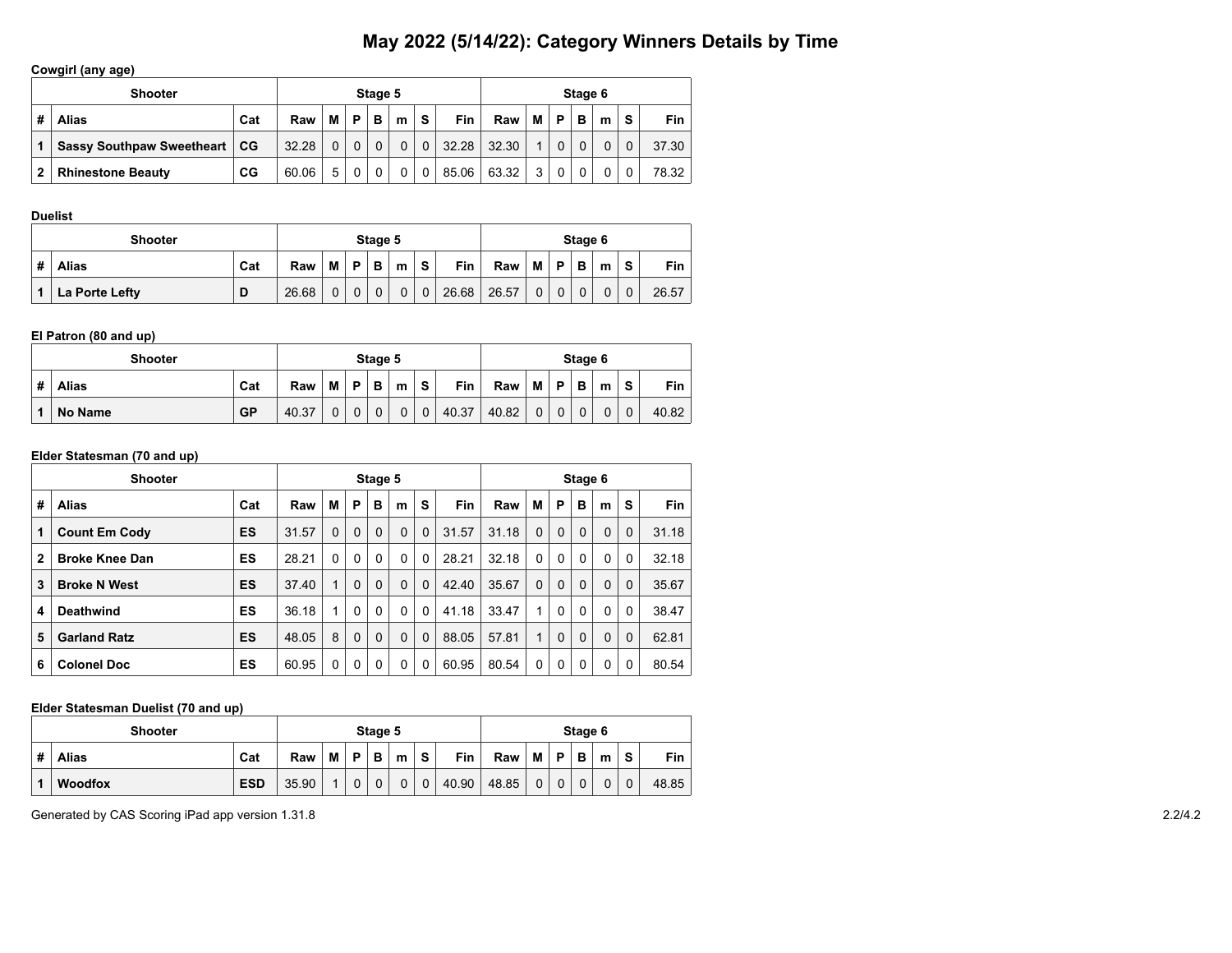#### **Frontier Cartridge**

|   | <b>Shooter</b>         |           | <b>Final</b> |       |        |    | <b>Stage</b> |   |             |       |       |   |   | Stage 2 |   |          |       |       |   | Stage 3 |   |          |            |       |     |    | Stage |   |    |       |
|---|------------------------|-----------|--------------|-------|--------|----|--------------|---|-------------|-------|-------|---|---|---------|---|----------|-------|-------|---|---------|---|----------|------------|-------|-----|----|-------|---|----|-------|
| # | <b>Alias</b>           | Cat       | Time         | Raw   | M<br>ш | в. |              | m | S           | Fin   | Raw   |   | Ð |         | m | a,       | Fin   | Raw   | Ð | D       | m |          | <b>Fin</b> | Raw   | IVI | P  |       | m | S. | Fin   |
|   | <b>Chicken Scratch</b> | <b>FC</b> | 249.99       | 37.44 | 0      | 0  | 0            | 0 | $\mathbf 0$ | 37.44 | 33.51 | 0 |   |         |   | $\Omega$ | 33.51 | 59.97 |   | 0       |   | $\Omega$ | 64.97      | 27.29 | 0   | ັບ | 0     |   | 0  | 27.29 |

# **Frontier Cartridge Duelist**

| Shooter             |            | Final  |       |   |             | Stage 1  |          |   |       |       |             |    | Stage 2  |   |    |       |       |          |   | Stage 3  |   |                   |       |       |                |   | Stage 4 |   |   |       |
|---------------------|------------|--------|-------|---|-------------|----------|----------|---|-------|-------|-------------|----|----------|---|----|-------|-------|----------|---|----------|---|-------------------|-------|-------|----------------|---|---------|---|---|-------|
| <b>Alias</b>        | Cat        | Time   | Raw   | M | P           | B        | m        | s | Fin   | Raw   | M           | в. | в        | m | S. | Fin   | Raw   | M        | Ð |          | m | $\mathbf{C}$<br>G | Fin   | Raw   | M              | Ð | D<br>P  | m | s | Fin   |
| <b>Prairie Dawg</b> | <b>FCD</b> | 270.19 | 42.61 | 0 | $\mathbf 0$ | $\Omega$ | $\Omega$ |   | 42.61 | 44.59 | $\mathbf 0$ |    | $\Omega$ | 0 | 0  | 44.59 | 58.00 | $\Omega$ |   | $\Omega$ | 0 | 0                 | 58.00 | 32.51 | 0 <sup>1</sup> |   | 0       |   |   | 32.51 |

### **Frontier Cartridge Gunfighter**

| <b>Shooter</b>       |            | Final  |       |   |    | Stage 1     |   |   |       |       |          |    | Stage 2 |   |   |       |       |   |   | Stage 3 |   |   |       |       |   |    | Stage 4 |   |        |       |
|----------------------|------------|--------|-------|---|----|-------------|---|---|-------|-------|----------|----|---------|---|---|-------|-------|---|---|---------|---|---|-------|-------|---|----|---------|---|--------|-------|
| <b>Alias</b>         | Cat        | Time   | Raw   | M | P. | в           | m | s | Fin   | Raw   | M        | о. | Ð<br>Ð  | m | s | Fin   | Raw   | M | Ð |         | m | Ð | Fin   | Raw   | Μ | в. | P       | m | e<br>P | Fin l |
| <b>Woody Shootem</b> | <b>FCG</b> | 147.64 | 23.19 |   | 0  | $\mathbf 0$ | 0 |   | 28.19 | 24.68 | $\Omega$ |    | 0       | υ | 0 | 24.68 | 31.75 |   |   | 0       |   |   | 31.75 | 18.30 | 0 |    | 0       |   |        | 18.30 |

#### **Gunfighter**

|                         | <b>Shooter</b>            |           | Final       |       |                |                | Stage 1        |              |                |            |            |                |                | Stage 2        |                |                |            |       |                |                | Stage 3        |              |             |            |       |                |              | Stage 4      |          |              |             |
|-------------------------|---------------------------|-----------|-------------|-------|----------------|----------------|----------------|--------------|----------------|------------|------------|----------------|----------------|----------------|----------------|----------------|------------|-------|----------------|----------------|----------------|--------------|-------------|------------|-------|----------------|--------------|--------------|----------|--------------|-------------|
| #                       | Alias                     | Cat       | <b>Time</b> | Raw   | М              | P              | в              | m            | S.             | <b>Fin</b> | Raw        | м              | P              | в              | m              | S.             | <b>Fin</b> | Raw   | м              | P              | в              | m            | S.          | <b>Fin</b> | Raw   | М              | P            | в            | m        | s            | Fin $\vert$ |
|                         | <b>Cheyenne Culpepper</b> | <b>GF</b> | 124.87      | 22.41 | 0 <sub>1</sub> | 0 <sup>1</sup> | $\Omega$       |              | 0 <sup>0</sup> | 22.41      | 21.16      | $\Omega$       | 0 <sup>1</sup> | 0 <sup>1</sup> | 0 <sup>1</sup> | $\overline{0}$ | 21.16      | 25.99 | 0 <sup>1</sup> | $\overline{0}$ | $\Omega$       | $\mathbf{0}$ | $\Omega$    | 25.99      | 14.56 |                | $\mathbf{0}$ | $\mathbf{0}$ | $\Omega$ | $\mathbf{0}$ | 19.56       |
| $\overline{\mathbf{2}}$ | <b>Bobby Too Smooth</b>   | GF        | 167.50      | 27.48 | $\mathbf{0}$   | $\overline{0}$ | $\Omega$       | 0            | 0              | 27.48      | 24.78      | 0 <sup>1</sup> | 0 <sup>1</sup> | $\mathbf 0$    | $\Omega$       | 0 <sub>1</sub> | 24.78      | 34.04 | 0 <sup>1</sup> | 0              | $\Omega$       | $\mathbf{0}$ | $\Omega$    | 34.04      | 21.36 | $\Omega$       | 0            | 0            | $\Omega$ | 0            | 21.36       |
| 3                       | <b>Hey Duke</b>           | <b>GF</b> | 241.00      | 41.93 | $\Omega$       | 0 <sup>1</sup> | $\Omega$       |              | 0 <sup>0</sup> | 41.93      | 43.50      | $\Omega$       | 0 <sup>1</sup> | $\Omega$       | 0 <sup>1</sup> | 0 <sup>1</sup> | 43.50      | 42.24 | 0 <sup>1</sup> | $\mathbf{0}$   | 0 <sup>1</sup> | $\Omega$     | $\Omega$    | 42.24      | 32.83 | 0 <sup>1</sup> | $\mathbf 0$  | $\mathbf{0}$ | $\Omega$ | $\mathbf 0$  | 32.83       |
|                         | <b>Shady Wayne</b>        | GF        | 294.07      | 43.75 | $\Omega$       | 0 <sup>1</sup> | $\overline{0}$ | 0            | - 0            | 43.75      | 43.76      | 2 <sup>1</sup> | 0 <sup>1</sup> | $\mathbf 0$    | $\Omega$       | $\mathbf{0}$   | 53.76      | 51.69 | 0 <sup>1</sup> | $\overline{0}$ | $\Omega$       | $\mathbf 0$  | $\Omega$    | 51.69      | 35.44 | 0 <sup>1</sup> | $\mathbf 0$  | $\mathbf 0$  | $\Omega$ | 0            | 35.44       |
| 5                       | <b>Bogus Joe</b>          | GF        | <b>MDQ</b>  | 70.69 |                | $\overline{0}$ | $\Omega$       | $\mathbf{0}$ | $\overline{0}$ | <b>MDQ</b> | <b>MDQ</b> |                | $  -$          |                |                | $\Omega$       | <b>MDQ</b> | 0.00  | 0 <sup>1</sup> | $\Omega$       | $\Omega$       | $\mathbf{0}$ | $\mathbf 0$ | <b>MDQ</b> | 0.00  | 0 <sup>1</sup> | $\mathbf 0$  | $\mathbf{0}$ | $\Omega$ | $\mathbf 0$  | <b>MDQ</b>  |

### **Lady Gunfighter**

| <b>Shooter</b>  |     | Final  |       |         |          | Stage 1 |   |          |       |                        |        |   | Stage 2  |   |             |                 |            |   |   | Stage 3 |   |        |       |          |          | Stage 4 |   |   |         |
|-----------------|-----|--------|-------|---------|----------|---------|---|----------|-------|------------------------|--------|---|----------|---|-------------|-----------------|------------|---|---|---------|---|--------|-------|----------|----------|---------|---|---|---------|
| <b>Alias</b>    | Cat | Time   | Raw   | 88<br>M | Þ        | Ð<br>P  | m | O.       | Fin   | Raw                    | М      | Ð | P        | m | s           | Fin             | Raw        | M | Ð |         | m | Fin    | Raw   |          | D        |         | m | s | $Fin$ , |
| Chiricahua Mama | LG  | 380.65 | 45.40 |         | $\Omega$ | n       |   | $\Omega$ | 45.40 | $\overline{AB}$<br>، 2 | ◠<br>υ | U | $\Omega$ | u | $\mathbf 0$ | 11 10<br>44. IZ | <b>DNF</b> |   |   |         |   | 150.00 | 40.02 | $\Omega$ | $\Omega$ |         |   | 0 | 40.02   |

# **Lady Silver Senior (65 and up)**

| Shooter |            | Final  |       |             |             | Stage 1     |   |             |            |       |     |          | Stage 2 |   |   |            |       |   |   | Stage 3  |   |   |       |       |             |             | Stage 4              |   |   |       |
|---------|------------|--------|-------|-------------|-------------|-------------|---|-------------|------------|-------|-----|----------|---------|---|---|------------|-------|---|---|----------|---|---|-------|-------|-------------|-------------|----------------------|---|---|-------|
| Alias   | Cat        | Time   | Raw   | M           | P           | В           | m | s           | <b>Fin</b> | Raw   | RЛ. | D        | в       | m | s | <b>Fin</b> | Raw   | М | D | в        | m | S | Fin   | Raw   | 'M          | . P '       | $\blacksquare$<br>D. | m | s | Fin   |
| Peachy  | <b>LSS</b> | 377.70 | 61.88 | $\mathbf 0$ | $\mathbf 0$ | $\mathbf 0$ | ◡ | $\mathbf 0$ | 61.88      | 59.70 |     | $\Omega$ | 0       |   | 0 | 64.70      | 80.91 |   |   | $\Omega$ |   | 0 | 85.91 | 43.68 | $\mathbf 0$ | $\mathbf 0$ | $\mathbf 0$          | 0 |   | 43.68 |

Generated by CAS Scoring iPad app version 1.31.8 3.1/4.2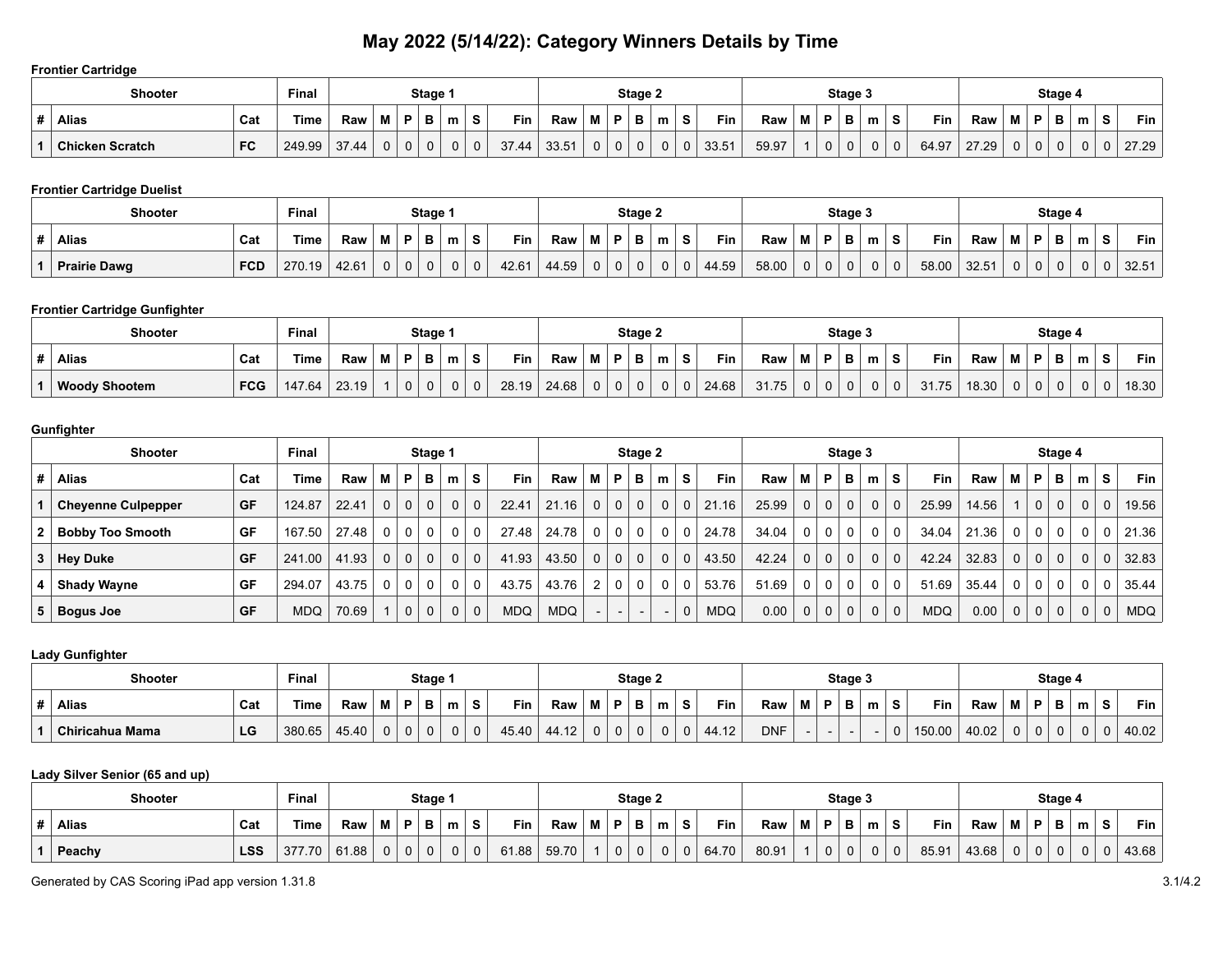#### **Frontier Cartridge**

|   | <b>Shooter</b>         |           |       |   |              | Stage 5      |             |                |            |       |                |             | Stage 6 |   |             |            |
|---|------------------------|-----------|-------|---|--------------|--------------|-------------|----------------|------------|-------|----------------|-------------|---------|---|-------------|------------|
| # | <b>Alias</b>           | Cat       | Raw   | M | P            | B            | m           | S.             | <b>Fin</b> | Raw   | M              | P           | в       | m | <b>S</b>    | <b>Fin</b> |
|   | <b>Chicken Scratch</b> | <b>FC</b> | 34.13 |   | $\mathbf{0}$ | $\mathbf{0}$ | $\mathbf 0$ | 0 <sup>1</sup> | 34.13      | 52.65 | 0 <sup>1</sup> | $\mathbf 0$ |         |   | $\mathbf 0$ | 52.65      |

# **Frontier Cartridge Duelist**

|   | <b>Shooter</b>      |            |       |   |              | Stage 5     |          |                |            |       |                |             | Stage 6     |          |             |       |
|---|---------------------|------------|-------|---|--------------|-------------|----------|----------------|------------|-------|----------------|-------------|-------------|----------|-------------|-------|
| # | <b>Alias</b>        | Cat        | Raw   | M | <b>P</b>     | в           | m        | s              | <b>Fin</b> | Raw   | M              | <b>P</b>    | в           | m        | S           | Fin   |
|   | <b>Prairie Dawg</b> | <b>FCD</b> | 47.13 | 0 | $\mathbf{0}$ | $\mathbf 0$ | $\Omega$ | 0 <sup>1</sup> | 47.13      | 45.35 | 0 <sup>1</sup> | $\mathbf 0$ | $\mathbf 0$ | $\Omega$ | $\mathbf 0$ | 45.35 |

# **Frontier Cartridge Gunfighter**

|   | <b>Shooter</b>       |            |       |          |          | Stage 5  |   |             |            |       |          |   | Stage 6 |   |   |       |
|---|----------------------|------------|-------|----------|----------|----------|---|-------------|------------|-------|----------|---|---------|---|---|-------|
| # | <b>Alias</b>         | Cat        | Raw   | м        | D        | в        | m | s           | <b>Fin</b> | Raw   | м        | P | в       | m | S | Fin   |
|   | <b>Woody Shootem</b> | <b>FCG</b> | 22.14 | $\Omega$ | $\Omega$ | $\Omega$ | 0 | $\mathbf 0$ | 22.14      | 22.58 | $\Omega$ |   |         | 0 | 0 | 22.58 |

#### **Gunfighter**

|              | <b>Shooter</b>            |     |       |             |              | Stage 5  |          |              |            |       |          |          | Stage 6  |              |          |            |
|--------------|---------------------------|-----|-------|-------------|--------------|----------|----------|--------------|------------|-------|----------|----------|----------|--------------|----------|------------|
| #            | <b>Alias</b>              | Cat | Raw   | м           | P            | B        | m        | S            | Fin        | Raw   | м        | P        | в        | m            | s        | Fin        |
| 1            | <b>Cheyenne Culpepper</b> | GF  | 18.12 | $\Omega$    | $\mathbf{0}$ | $\Omega$ | 0        | $\Omega$     | 18.12      | 17.63 | $\Omega$ | 0        | $\Omega$ | $\Omega$     | $\Omega$ | 17.63      |
| $\mathbf{2}$ | <b>Bobby Too Smooth</b>   | GF  | 29.54 | 1           | $\mathbf{0}$ | $\Omega$ | 0        | $\Omega$     | 34.54      | 25.30 | $\Omega$ | 0        | $\Omega$ | $\mathbf{0}$ | 0        | 25.30      |
| 3            | <b>Hey Duke</b>           | GF  | 38.68 | $\Omega$    | $\mathbf{0}$ | $\Omega$ | $\Omega$ | $\Omega$     | 38.68      | 41.82 | $\Omega$ | 0        | $\Omega$ | $\Omega$     | $\Omega$ | 41.82      |
| 4            | <b>Shady Wayne</b>        | GF  | 43.54 | 2           | $\Omega$     | $\Omega$ | 0        | $\Omega$     | 53.54      | 40.89 | 3        | $\Omega$ | $\Omega$ | $\mathbf{0}$ | $\Omega$ | 55.89      |
| 5            | <b>Bogus Joe</b>          | GF  | 0.00  | $\mathbf 0$ |              | $\Omega$ | 0        | $\mathbf{0}$ | <b>MDQ</b> | 0.00  | $\Omega$ | 0        | $\Omega$ | $\Omega$     | 0        | <b>MDQ</b> |

**Lady Gunfighter**

|   | <b>Shooter</b>  |     |       |   |    | Stage 5 |   |   |       |       |   |   | Stage 6 |   |   |       |
|---|-----------------|-----|-------|---|----|---------|---|---|-------|-------|---|---|---------|---|---|-------|
| # | <b>Alias</b>    | Cat | Raw   | м | D. | B.      | m | s | Fin   | Raw   | М | P | B       | m | S | Fin   |
| 1 | Chiricahua Mama | LG  | 43.38 |   | 0  |         | 0 | 0 | 48.38 | 47.73 |   |   | 0       | 0 |   | 52.73 |

#### **Lady Silver Senior (65 and up)**

|   | <b>Shooter</b> |            |       |   |          | Stage 5  |   |             |            |       |   |          | Stage 6 |   |             |            |
|---|----------------|------------|-------|---|----------|----------|---|-------------|------------|-------|---|----------|---------|---|-------------|------------|
| # | Alias          | Cat        | Raw   | M | D        | В        | m | S           | <b>Fin</b> | Raw   | M | Þ        | в       | m | S           | <b>Fin</b> |
|   | Peachy         | <b>LSS</b> | 62.08 | U | $\Omega$ | $\Omega$ | 0 | $\mathbf 0$ | 62.08      | 59.45 | 0 | $\Omega$ |         | 0 | $\mathbf 0$ | 59.45      |

Generated by CAS Scoring iPad app version 1.31.8 3.2/4.2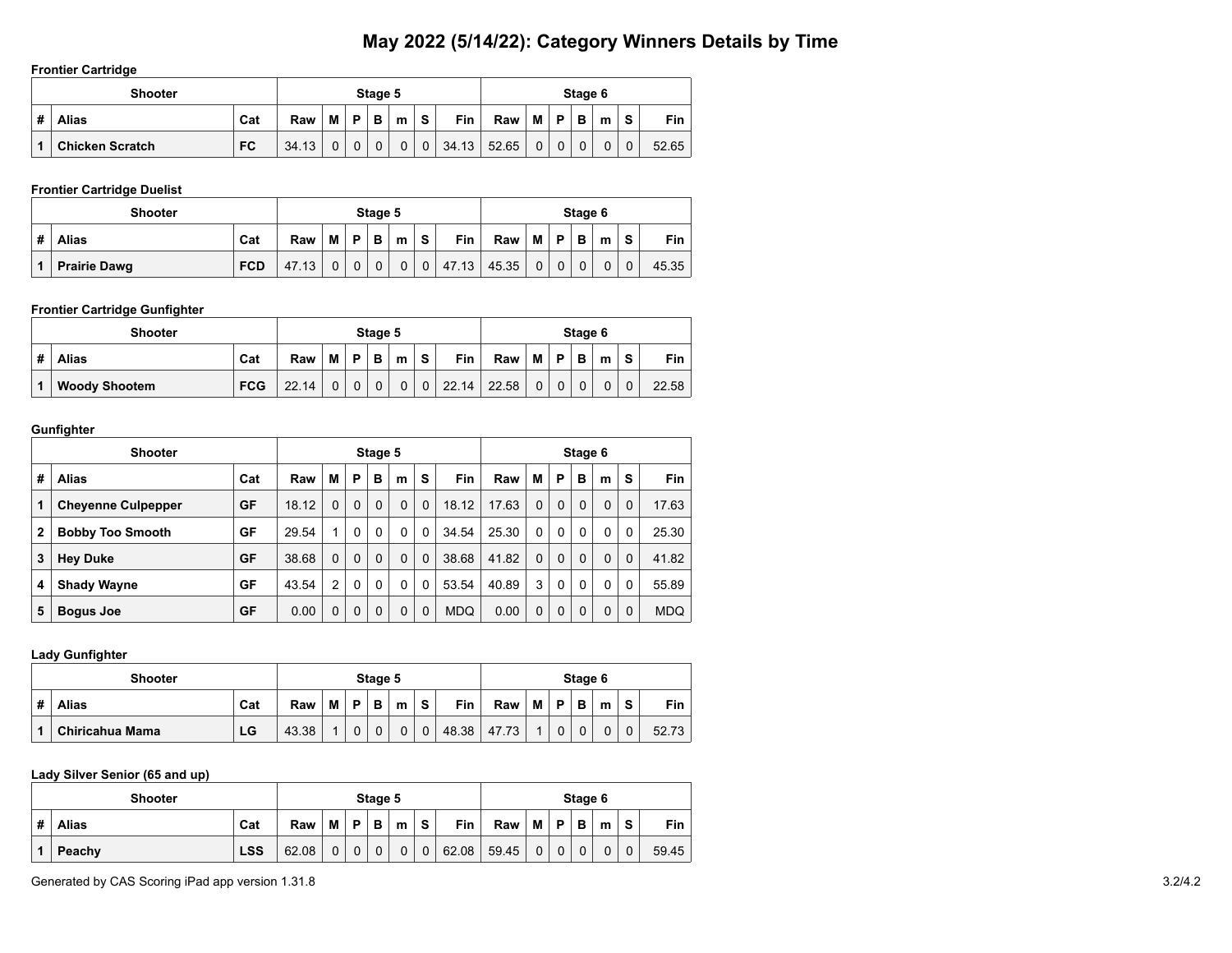#### **Senior (60 and up)**

| <b>Shooter</b>          |     | <b>Final</b> |            |          |              | Stage 1                  |                |          |       |       |   |    | Stage 2 |   |              |            |            |                |                | Stage 3        |   |          |            |       |          |             | Stage 4      |   |    |               |
|-------------------------|-----|--------------|------------|----------|--------------|--------------------------|----------------|----------|-------|-------|---|----|---------|---|--------------|------------|------------|----------------|----------------|----------------|---|----------|------------|-------|----------|-------------|--------------|---|----|---------------|
| <b>Alias</b>            | Cat | Гіmе         | Raw        | M        | P            | в                        | m              | <b>S</b> | Fin   | Raw   | м | D. | в       | m | s            | <b>Fin</b> | Raw        |                | 'D∣            | в              | m |          | Fin        | Raw   |          | P           | в            | m | S. | $Fin_{\perp}$ |
| <b>Badfinger Bodene</b> |     | 139.12       | 23.02      | $\Omega$ | $\mathbf{0}$ | $\Omega$                 | 0 <sup>1</sup> | $\Omega$ | 23.02 | 22.43 | 0 | 0  |         | 0 | <sup>0</sup> | 22.43      | 26.74      | 0 <sup>1</sup> | 0 <sup>1</sup> | 0 <sup>1</sup> |   | $\Omega$ | 26.74      | 18.56 | $\Omega$ | $\mathbf 0$ | $\mathbf{0}$ |   | 0  | 18.56         |
| 2   Hershey Barr        |     | MDQ          | <b>DNF</b> |          |              | $\overline{\phantom{0}}$ |                |          | MDQ   | MDQ   |   |    |         |   |              | MDQ        | <b>DNF</b> |                |                |                |   |          | <b>MDQ</b> | 26.44 | 0        | 0           | 0            |   | 0  | MDQ           |

# **Senior Duelist (60 and up)**

| <b>Shooter</b> |           | Final  |       |          |   | Stage 1 |   |   |       |       |          | Stage 2 |   |          |       |       |  | Stage 3 |   |          |       |       |   | Stage 4 |   |       |
|----------------|-----------|--------|-------|----------|---|---------|---|---|-------|-------|----------|---------|---|----------|-------|-------|--|---------|---|----------|-------|-------|---|---------|---|-------|
| <b>Alias</b>   | Cat       | Time   | Raw   | <br>IVI. | D | в<br>P  | m |   | Fin   | Raw   | D        |         | m | S        | Fin   | Raw   |  |         | m |          | Fin   | Raw   | Ð | в       | m | Fin   |
| Nevada Gambler | <b>SD</b> | 187.96 | 28.76 |          | 0 |         |   | 0 | 28.76 | 28.44 | $\Omega$ |         |   | $\Omega$ | 33.44 | 37.92 |  |         |   | $\Omega$ | 42.92 | 26.26 |   |         |   | 26.26 |

# **Silver Senior (65 and up)**

| <b>Shooter</b>              |     | <b>Final</b>     |       |     |                | Stage 1     |                |          |            |       |                |              | Stage 2      |             |             |            |       |                |                | Stage 3  |   |          |            |       |                |                | Stage 4        |   |   |       |
|-----------------------------|-----|------------------|-------|-----|----------------|-------------|----------------|----------|------------|-------|----------------|--------------|--------------|-------------|-------------|------------|-------|----------------|----------------|----------|---|----------|------------|-------|----------------|----------------|----------------|---|---|-------|
| <b>Alias</b>                | Cat | Time             | Raw   | M I | P              | в           | m <sub>1</sub> | -S       | <b>Fin</b> | Raw   | M P            |              | в            | m           | S.          | <b>Fin</b> | Raw   | M I            | P              | в        | m | S.       | <b>Fin</b> | Raw   |                | M   P          | в              | m | S | Fin   |
| Tazwell                     | SS  | $210.69$   31.70 |       |     | 0 <sup>1</sup> | $\mathbf 0$ | 0 <sup>1</sup> | 0        | 31.70      | 35.32 | $\setminus 0$  | $\mathbf 0$  | $\mathbf{0}$ | $\mathbf 0$ | $\mathbf 0$ | 35.32      | 38.55 | $\Omega$       | 0 <sup>1</sup> | $\Omega$ |   | $\Omega$ | 38.55      | 35.20 | 0 <sup>1</sup> | 0 <sup>1</sup> | 0 <sup>1</sup> |   |   | 35.20 |
| Laramie Leadslinger         | SS  | 215.03           | 32.17 |     | $\Omega$       |             | $\Omega$       | $\Omega$ | 32.17      | 39.43 |                | 0            | $\mathbf 0$  |             | 0           | 44.43      | 34.02 | $\mathbf{0}$   |                |          |   | 0        | 44.02      | 25.93 | 0 <sup>1</sup> | 0 <sup>1</sup> | $\Omega$       |   |   | 25.93 |
| <b>Main Street Maverick</b> | SS  | 368.23           | 41.42 |     | 0 <sup>1</sup> | $\Omega$    | 0 <sup>1</sup> | $\Omega$ | 41.42      | 41.22 | 0 <sup>1</sup> | $\mathbf{0}$ | $\Omega$     | $\mathbf 0$ | $\mathbf 0$ | 41.22      | 53.65 | 0 <sup>1</sup> | 0 <sup>1</sup> |          |   | $\Omega$ | 53.65      | 37.20 |                | $\Omega$       | 0 <sup>1</sup> |   |   | 42.20 |

# **Silver Senior Duelist (65 and up)**

| <b>Shooter</b>     |            | Final  |       |   |             | Stage 1 |   |             |       |       |      |   | Stage 2 |   |    |       |       |   |   | Stage 3 |   |          |            |       |          |    | Stage 4 |   |    |       |
|--------------------|------------|--------|-------|---|-------------|---------|---|-------------|-------|-------|------|---|---------|---|----|-------|-------|---|---|---------|---|----------|------------|-------|----------|----|---------|---|----|-------|
| <b>Alias</b>       | Cat        | Time   | Raw   | M | P           | Р.      | m | S           | Fin   | Raw   | IVI. | D | P       | m | -S | Fin   | Raw   | М | D | в       | m | S.       | <b>Fin</b> | Raw   |          | D. |         | m | S. | Fin   |
| <b>Steel Rider</b> | <b>SSD</b> | 209.23 | 37.56 |   | $\sim$<br>υ | 0       |   | $\mathbf 0$ | 42.56 | 34.48 | 0    |   |         |   |    | 34.48 | 34.20 |   | 0 | v       |   | $\Omega$ | 39.20      | 24.17 | <u>_</u> | 0  |         | 0 | 0  | 34.17 |

Generated by CAS Scoring iPad app version 1.31.8 4.1/4.2